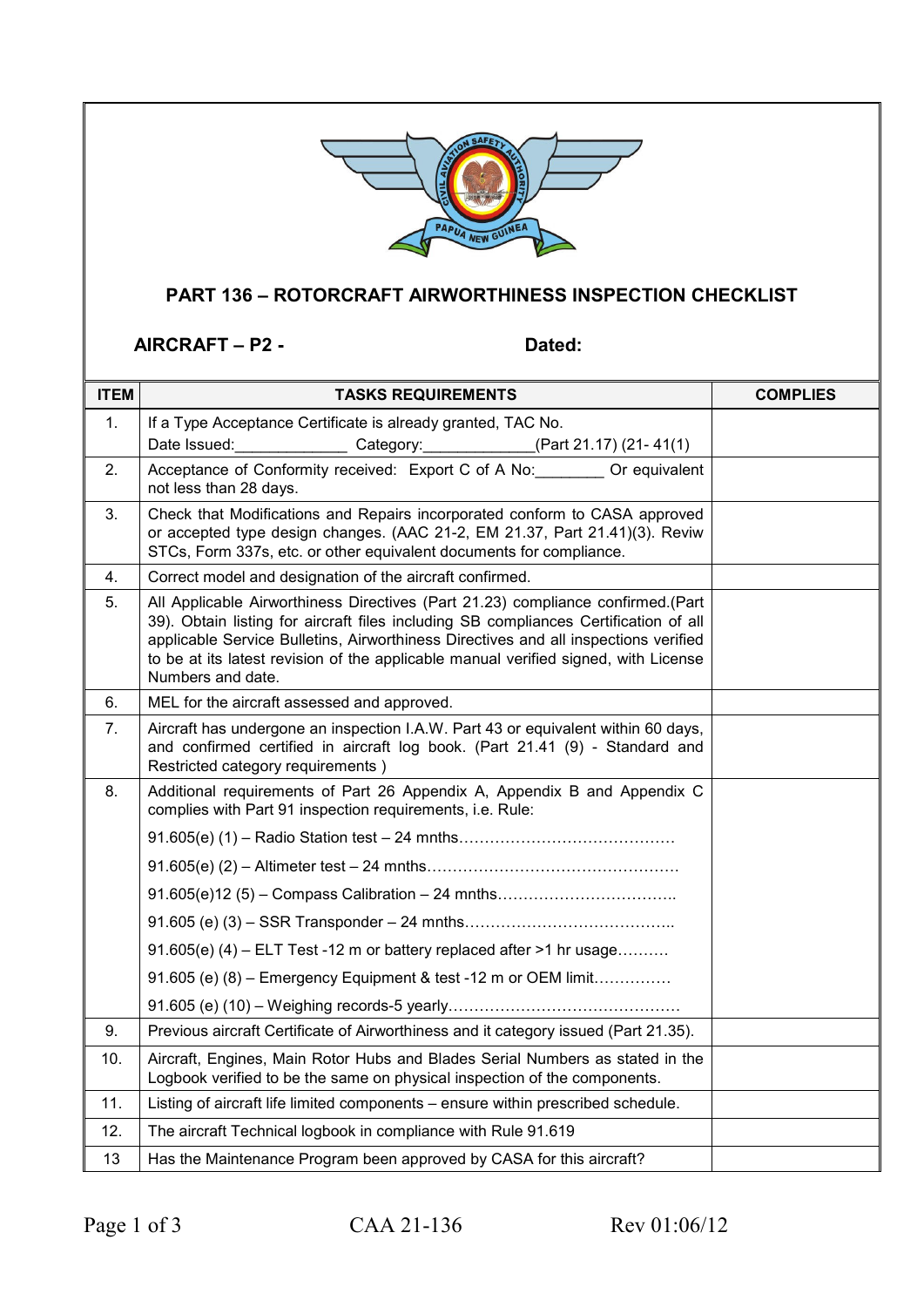| <b>PART 47 REGISTRATION REQUIREMENTS</b> |                                                                                                                                                                                                    |  |
|------------------------------------------|----------------------------------------------------------------------------------------------------------------------------------------------------------------------------------------------------|--|
| 1 <sub>1</sub>                           | Identifiable Paint Schemes and markings same as in Application Form CAA<br>47/02 and submitted with three colored photos. (Part 47.105)                                                            |  |
| 2.                                       | Nationality and Registration Marks are in Capital Letters in Roman character and<br>with an Arabic numeral 2 with no ornamentation. (Part 47.117)                                                  |  |
| 3.                                       | A Three view set of photograph that clearly show the paint scheme and markings<br>of the aircraft (Rule 47.105 (b) (3).                                                                            |  |
| 4                                        | Identification plate etched, stamped or engrave with the allocated nationality and<br>registration marks and shall be fireproof metal or material of suitable physical<br>properties.(Part 47.121) |  |
| 5                                        | De-registration letter for the previous aircraft registration. Check and retain in<br>aircraft file.                                                                                               |  |

| <b>PART 26-</b> | <b>PNG ADDITIONAL REQUIREMENTS</b>                                                                                                                                            |                 |
|-----------------|-------------------------------------------------------------------------------------------------------------------------------------------------------------------------------|-----------------|
| <b>ITEM</b>     | <b>TASK REQUIREMENTS</b>                                                                                                                                                      | <b>COMPLIES</b> |
| 1.              | CAA Form 337- Approval of Technical data submitted if applicable (Part 21.95)                                                                                                 |                 |
| 2.              | Statement of compliance provided by a PNG Design Organization stating that<br>the technical data meets the requirements of Part 21.23, Foreign Type certificate<br>submitted. |                 |

| <b>PART 91- GENERAL OPERATING AND FLIGHT RULES</b> |                                                                                                                                                                                                                                                                                                                                                                         |                 |
|----------------------------------------------------|-------------------------------------------------------------------------------------------------------------------------------------------------------------------------------------------------------------------------------------------------------------------------------------------------------------------------------------------------------------------------|-----------------|
| <b>ITEM</b>                                        | <b>TASK DESCRIPTION</b>                                                                                                                                                                                                                                                                                                                                                 | <b>COMPLIES</b> |
| 1 <sub>1</sub>                                     | The aircraft is certified fit for release to service by a person with an appropriate<br>license and rating and certified I.A.W. Part 43.                                                                                                                                                                                                                                |                 |
| 2.                                                 | The aircraft is in compliance with the operating limitations specified in the latest<br>revision of the Flight Manual. Record Revision status                                                                                                                                                                                                                           |                 |
| 3.                                                 | The aircraft has a Noise Certificate if applicable.                                                                                                                                                                                                                                                                                                                     |                 |
| 4.                                                 | The Instruments comply with Appendix A of Part 91, i.e.<br>Markings and Placards displayed in a conspicuous place and in such<br>a)<br>manner to minimize risk of erasure, disfigurement, obscuring or removal.<br>The Markings and placards are in I.A.W. the related Flight Manual;<br>b)<br>The numberings are in Arabic numerals and in the English Language.<br>C) |                 |
| 5.                                                 | Fuel Quantity Gauges are calibrated in U.S. Gallons clearly marked to show the<br>calibration is in U.S. Gallons.                                                                                                                                                                                                                                                       |                 |
| 6.                                                 | Fuel and Oil Filler Cap are placarded with the specification and/or Grade of fuel<br>or oil as appropriate.                                                                                                                                                                                                                                                             |                 |
| 7.                                                 | Pilots Seats and Seat harnesses meets the requirements of TSO C25 or TSO<br>C39 as applicable. Check Operation and to record the standard installed.                                                                                                                                                                                                                    |                 |
| 8.                                                 | Anti-Collision lights are Red rotating beacon or Aviation Red or White capacitor<br>discharge light meeting the requirements of TSO C96 or the minimum standard<br>of the applicants design.                                                                                                                                                                            |                 |
| 9.                                                 | Position lights meets the requirements of TSO C30 and lights making a single<br>circuit, red light on port, green light on starboard placed laterally as far as                                                                                                                                                                                                         |                 |